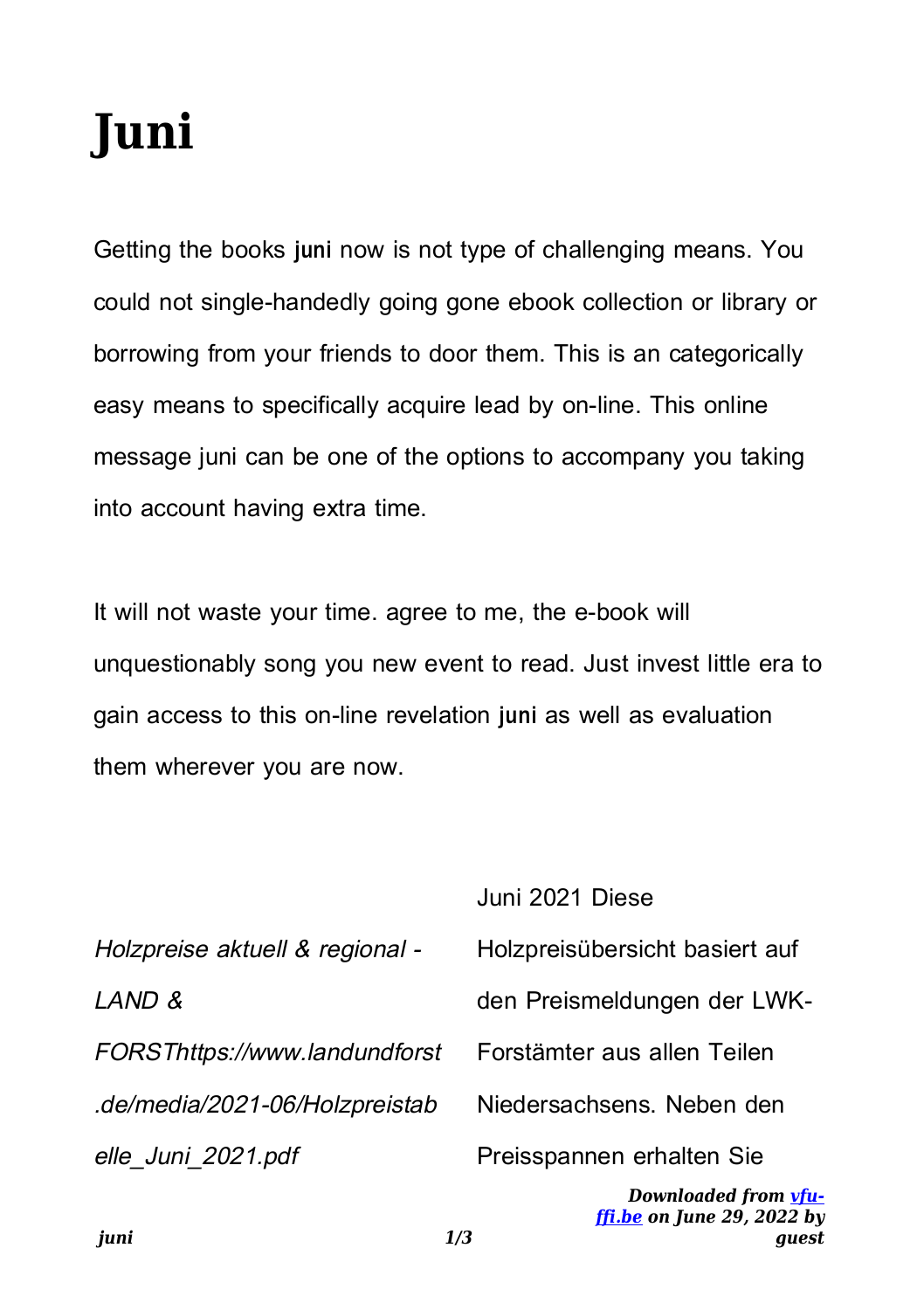Informationen über die aktuellen Trends bei den …

Dantoto Kalender JUNI 2022 vers Ehttps://dantoto.danskespil.dk/p df/baneprogram/Dantoto-Kalender-web.pdf

'\$72 '\$\* 7 ' %\$1(%\$1(15 63 / 675(\$0 1\* .\$1\$/-81 mxq oº .2892/\$ )5\$1.5 \* mxq oº %2'(1 '8% 9 9 9 69(5 \*

**43126296https://amigoe.co m/uploads/vacatures/Findishi 30 juni.pdf**

Title: 43126296.indd Author: anagtegaal Created Date: 6/4/2022 10:23:24 AM

**1254 Ishihara Instructions -**

## **Stanford**

**Universityhttps://web.stanford.e du/group/vista/wikiupload/0/ 0a/Ishihara.14.Plate.Instruction s.pdf**

Ishihara Instructions The Series of Plates Designed as a Test for Color Deficiency SHINOBU ISHIHARA M.D., Dr.Med. Sc. Professor Emeritus of the University of Tokyo RICHTLIJN (EU) 2019/ 944 VAN HET EUROPEES PARLEMENT EN DE RAAD -

van 5

...https://eur-lex.europa.eu/legalcontent/NL/TXT/PDF/?uri=CELE X:32019L0944

van 5 juni 2019 betreffende

*Downloaded from [vfu](https://vfu-ffi.be)[ffi.be](https://vfu-ffi.be) on June 29, 2022 by guest*